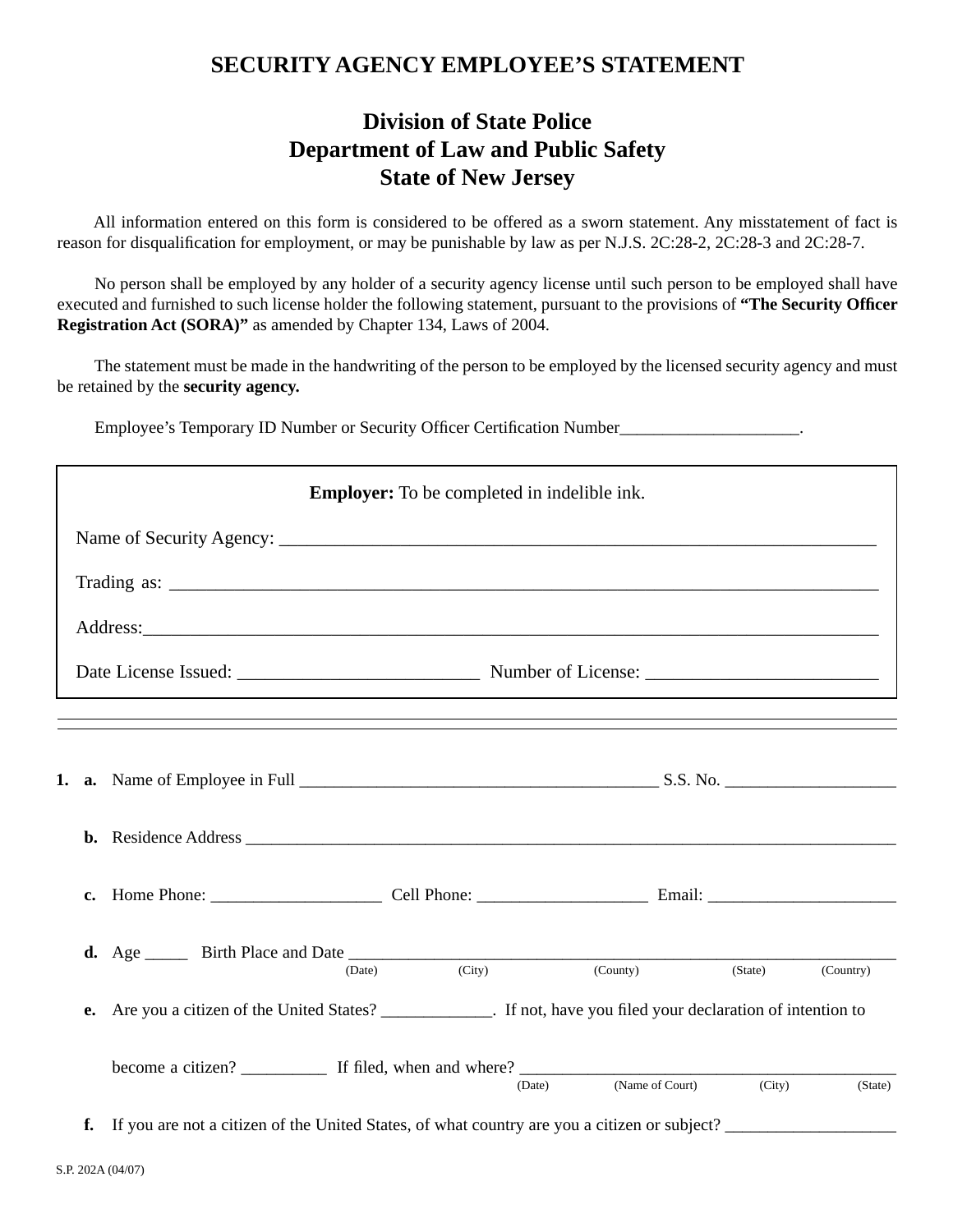**2.** Give your business or occupation engaged in for the five years immediately preceding the date of the filing of this statement with your employer, setting forth the place or places where such business or occupation was engaged in and the name or names of employers, if any, with dates thereof:

| Month/Year  | <b>Residence</b><br>(Give number, street & city) | Occupation | <b>Name and Address</b><br>of Employer |
|-------------|--------------------------------------------------|------------|----------------------------------------|
| $From \_\_$ |                                                  |            |                                        |
| To          |                                                  |            |                                        |
| From.       |                                                  |            |                                        |
| To          |                                                  |            |                                        |
| From        |                                                  |            |                                        |
| ${\rm To}$  |                                                  |            |                                        |
| From        |                                                  |            |                                        |
| To          |                                                  |            |                                        |
| From        |                                                  |            |                                        |
| To          |                                                  |            |                                        |

**3.** Have you ever been dismissed for cause in any employment? \_\_\_\_\_\_\_\_\_\_\_\_\_ If so, give full details.

- **4.** Has any license or permit issued to you or applied for by you ever been denied, suspended or revoked anywhere? \_\_\_\_\_\_\_\_\_\_\_\_\_ If so, give details.
- **5.** Have you ever been convicted of buying or receiving stolen property, larceny or theft? \_\_\_\_\_\_\_\_\_\_\_\_If so, give details.
- **6.** Have you ever been convicted of aiding escape from prison? \_\_\_\_\_\_\_\_\_\_\_\_\_\_\_\_\_\_ If so, give full details.
- 7. Have you ever been convicted of making or possessing burglar's instruments? \_\_\_\_\_\_\_\_\_\_\_\_\_ If so, give full details.
- 8. Have you ever been convicted of unlawfully possessing, under the influence of, or distributing habit-forming narcotic drugs or any controlled dangerous substances? \_\_\_\_\_\_\_\_\_\_\_\_\_ If so, give full details.